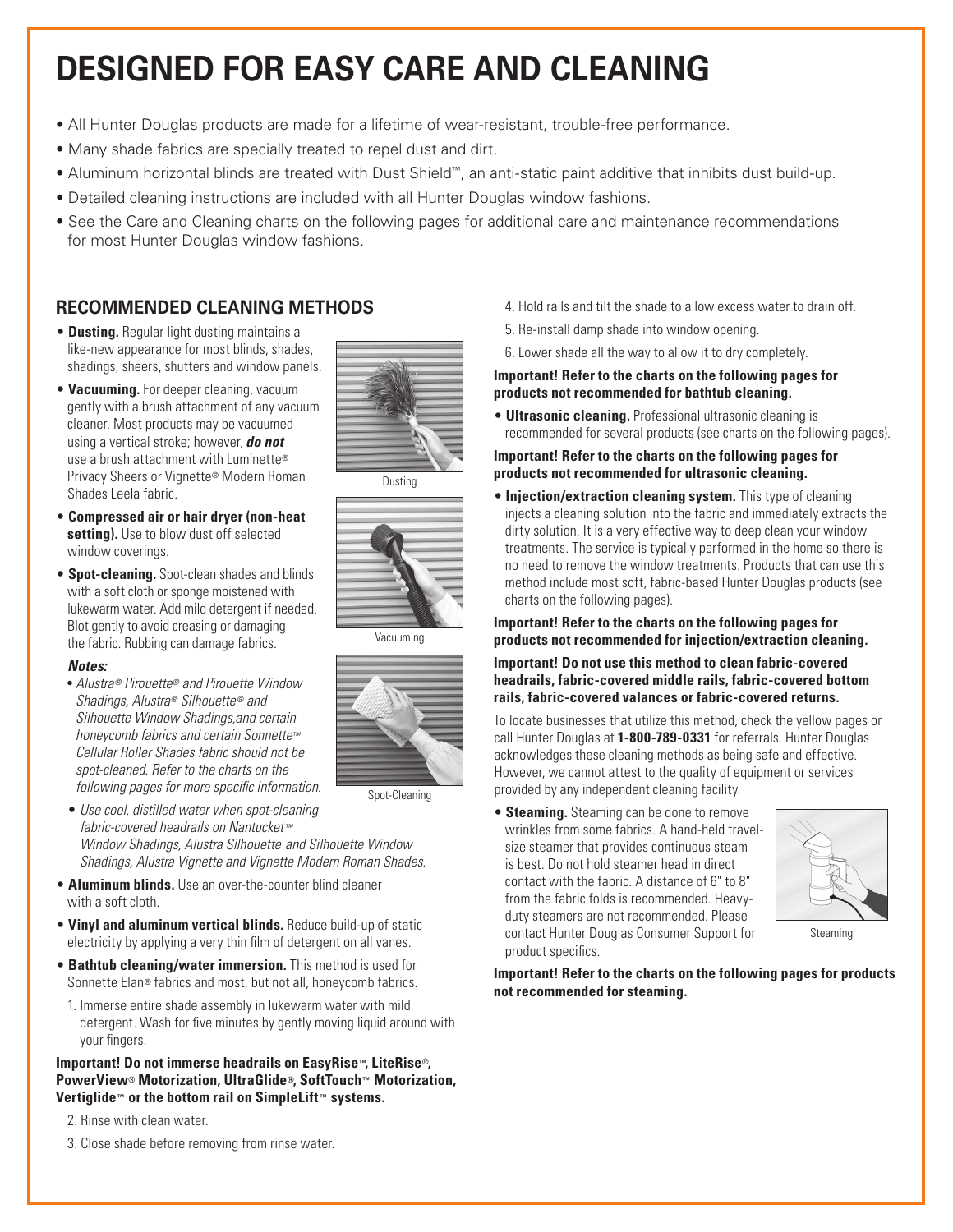# **CARE AND CLEANING HELPFUL HINTS**

### **ALTERNATIVE WOOD OR VINYL PRODUCTS**

- To reduce static cling and help repel dust, wipe the product with dryer sheets.
- Do not use abrasive cleaners or chemical solvents, as they will scratch or damage the surface.
- Allow EverWood® Alternative Wood Blinds to air dry to preserve the dust repellent properties of the slats.
- Clean Palm Beach™ Polysatin™ Shutters with mild soap and water. Do not use ammonia-based products.

#### **WOOD PRODUCTS**

- Clean using a dry, soft feather duster, clean cloth, dust cloth or dusting mitt. A vacuum with a soft brush attachment can also be used.
- Ultrasonic cleaning or use of chemical solvents and scrubbing cleansers are not recommended. They will damage the product.
- Protect all fine wood products from exposure to steam, high moisture areas, rain or sprinkler systems to ensure their long life.
- When cleaning any window, spray glass cleaner on a cloth rather than spraying directly on the window. This will prevent damage to the wood finish by splattering the cleaner.

### **CLOTH TAPES**

- Spot-cleaning with fabric cleaning wipes found at your grocery store is recommended for all tapes. These will typically not leave a stain or discolor the tapes. We suggest a cleaning test on the underneath side of the blind where the tape wraps around the bottom rail where any stain would be the least visible.
- 100% polyester tapes can be spot-cleaned with cool distilled water using a clean white cloth. Support the tape from behind using another clean cloth that is dry. Use a gentle blotting action to clean the spot or soiled area. Rinse by blotting with clean distilled water. Let air dry. A gentle detergent can also be used on the 100% polyester trims.
- If the tape is shiny or has a luster, **do not use water**. The tape is most likely rayon or acetate. The result will be a water stain. Wipes are the best for all fiber contents.

### **FABRIC SHADES, SHADINGS OR WINDOW PANELS**

- **Do not use magnetic cleaners** such as a dusting mitt on lightdimming fabrics. This will damage the light-dimming backing.
- When cleaning any window, spray glass cleaner on a cloth rather than spraying directly on the window. This will prevent damage to the fabrics by splattering the cleaner.
- While some fabric window covering products may seem perfect for an outdoor setting, all except for Designer Screen Patio Shades are recommended for indoor use only.

#### **PRIVACY SHEERS**

When choosing an ultrasonic cleaning technician for Luminette® Privacy Sheers fabrics, be sure to ask:

- Have you ultrasonically cleaned Luminette sheers for other customers?
- Do you have the proper equipment and Luminette product knowledge? The ultrasonic cleaning process requires the sheers to be removed from the home and transported back to the cleaning facility. Sheers should be rolled on a tube during transport to minimize wrinkling and damage.
- Will the temperature of the bath water exceed 90°F? If the water temperature is higher than the recommendation, oxidation may occur in room-darkening vanes.

• Is your tank long enough to accommodate the length of the sheer? (Very important.) The tank used should be at least as long as the height of the sheer to allow for cleaning without folding and wrinkling the vanes.

## **ALUSTRA® COLLECTION HARDWARE FINISHES**

For Gold Radiance™, Silver Reflection™, Bronze Shimmer ™ and Champagne Shine™ hardware finishes:

• Spot-clean with lukewarm water and gentle soap. **Important! Do not use alcohol, baby wipes or alkaline cleansers.** These are harsh solvents that may stain or destroy the finish.

### **DESIGN STUDIO™ ROMAN SHADES**

After installing Design Studio™ Roman Shades (and periodically thereafter), the shades may need to be "dressed." This involves steaming or otherwise smoothing the fabric to achieve a pleasing and uniform appearance along the full length of the shade.

• When steaming, a hand-held steamer on a low setting is recommended. All Design Studio fabrics can be steamed except Citadel and Grandeur.

## **PROVENANCE® WOVEN WOODS SHADES**

After installing a Provenance® Roman shade or Vertical Drapery, the shade may need to be "dressed." Guide the shade up or draw to one side to ensure folds billow correctly. Steaming may also be used to reduce any wrinkle formed during shipping.

• When steaming, a hand-held steamer on a low setting is recommended. Do not touch steamer to fabric. Steam the liner material from the back of the shade. Do not steam Woven Woods face fabric. This involves steaming or otherwise smoothing the fabric to achieve a pleasing and uniform appearance along the full length of the shade.

#### *Notes:*

- Dry environmental conditions in different parts of the country at various times of the year may generate static on fabric home furnishings including window coverings. Should this occur, lightly apply a static spray for home furnishings, being sure to follow the manufacturer's instructions. Allow the shade/shading to dry in the fully closed/lowered position. If necessary, reapply the static spray each time the shade/ shading is professionally cleaned.
- Please refer to individual product Installation, Operation and Care Guides included with every Hunter Douglas window fashion for further details.

### **QUESTIONS?**

Contact the dealer from whom you purchased the product, or call Hunter Douglas Consumer Support at:

## **1-800-789-0331**

9:00 a.m. to 8:00 p.m. (ET), Monday through Friday



©2019 Hunter Douglas. All rights reserved. All trademarks used herein are the property of Hunter Douglas or their respective owners. Rev 5/19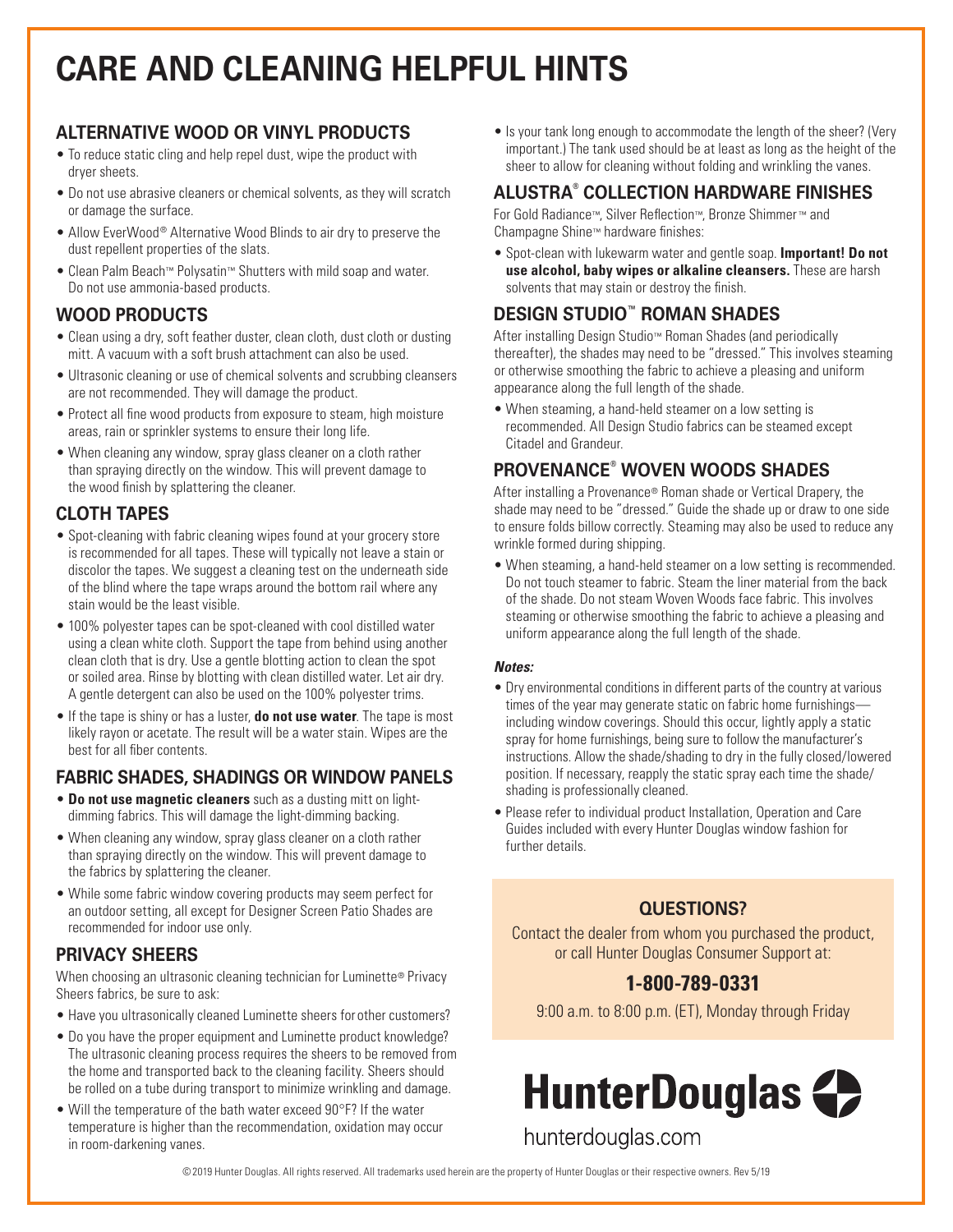|                                                                                                  | Dusting        | Hand-Held Vacuuming | Compressed Air         | Hair Dryer (Cool Setting) | Spot-Cleaning | Bathtub Cleaning/Water Immersion | Ultrasonic Cleaning  | Injection/Extraction Cleaning | Steaming |
|--------------------------------------------------------------------------------------------------|----------------|---------------------|------------------------|---------------------------|---------------|----------------------------------|----------------------|-------------------------------|----------|
| <b>ALUSTRA® DUETTE® HONEYCOMB SHADES</b>                                                         |                |                     |                        |                           |               |                                  |                      |                               |          |
| Architella® Apollo™ 34" Light Filtering                                                          |                | $\bullet$           | $\bullet$              | ٠                         |               |                                  |                      |                               |          |
| Architella Apollo 3/4" Room Darkening                                                            | $\bullet$      | $\bullet$           | $\bullet$              | $\bullet$                 |               |                                  |                      | $\bullet$                     |          |
| Architella Apollo 1%" Light Filtering                                                            |                |                     | $\bullet$              | $\bullet$                 |               |                                  |                      |                               |          |
| Architella Apollo 11/4" Room Darkening                                                           | $\bullet$      | $\bullet$           | $\bullet$              | $\bullet$                 |               |                                  |                      | $\bullet$<br>٠                |          |
| Architella Jardin 3/4" Light Filtering                                                           | ė              | ٠                   | $\bullet$              | $\bullet$                 |               |                                  |                      |                               |          |
| Architella Jardin 34" Room Darkening                                                             | $\bullet$      | $\bullet$<br>٠      | $\bullet$<br>$\bullet$ | $\bullet$<br>$\bullet$    |               |                                  |                      | $\bullet$<br>٠                |          |
| Architella Jardin 1¼" Light Filtering                                                            | ō<br>ō         | $\bullet$           | $\bullet$              | $\bullet$                 |               |                                  |                      | $\bullet$                     |          |
| Architella Jardin 1¼" Room Darkening                                                             |                |                     |                        |                           |               |                                  |                      |                               |          |
| Architella Leela 34" Light Filtering                                                             |                |                     | $\bullet$              | $\bullet$                 |               |                                  |                      | $\bullet$                     |          |
| Architella Leela 34" Room Darkening<br>Architella Leela 1¼" Light Filtering                      |                |                     |                        |                           |               |                                  |                      |                               |          |
| Architella Leela 1¼" Room Darkening                                                              |                |                     |                        | $\bullet$                 |               |                                  |                      | $\bullet$                     |          |
| Architella Macon™ 3/4" Light Filtering                                                           |                |                     |                        |                           |               |                                  |                      |                               |          |
| Architella Macon 34" Room Darkening                                                              |                |                     |                        |                           |               |                                  |                      |                               |          |
| Architella Macon 1¼" Light Filtering                                                             |                |                     |                        |                           |               |                                  |                      |                               |          |
| Architella Macon 1¼" Room Darkening                                                              |                |                     |                        |                           |               |                                  |                      |                               |          |
| <b>ALUSTRA PIROUETTE® WINDOW SHADINGS</b>                                                        |                |                     |                        |                           |               |                                  |                      |                               |          |
| Charmeuse                                                                                        |                |                     |                        |                           |               |                                  |                      |                               |          |
| Valencia                                                                                         |                |                     |                        |                           |               |                                  |                      |                               |          |
| <b>ALUSTRA SILHOUETTE® WINDOW SHADINGS</b>                                                       |                |                     |                        |                           |               |                                  |                      |                               |          |
| A Deux <sup>™</sup> Back Fabric                                                                  |                |                     |                        |                           |               |                                  |                      | $\bullet^*$                   |          |
| Brio™                                                                                            |                | $\bullet$           | $\bullet$              | $\bullet$                 |               |                                  |                      | $\bullet$                     |          |
| Brio Bon Soir™                                                                                   |                |                     |                        | $\bullet$                 |               |                                  |                      | $\bullet^*$                   |          |
| Duolite® Back Fabric                                                                             |                |                     | $\bullet$              | $\bullet$                 |               |                                  |                      | $\bullet^*$                   |          |
| French Linen                                                                                     |                |                     |                        |                           |               |                                  | $\bullet^\ddag$      |                               |          |
| Palette® Fabric-Covered Headrail                                                                 |                |                     |                        |                           |               |                                  |                      |                               |          |
| <b>ALUSTRA VIGNETTE® MODERN ROMAN SHADES</b>                                                     |                |                     |                        |                           |               |                                  |                      |                               |          |
| All Light-Filtering Fabrics                                                                      |                | $\bullet$           | $\bullet$              |                           |               |                                  | $\bullet^{\ddagger}$ |                               |          |
| Room-Darkening Fabrics                                                                           |                |                     |                        |                           |               |                                  |                      | $\cdot$ *                     |          |
| Duolite Back Fabric/Panel                                                                        |                |                     |                        |                           |               |                                  |                      |                               |          |
| <b>ALUSTRA WOVEN TEXTURES® AND</b>                                                               |                |                     |                        |                           |               |                                  |                      |                               |          |
| <b>SKYLINE® GLIDING WINDOW PANELS</b>                                                            |                |                     |                        |                           |               |                                  |                      |                               |          |
| All Woven Textures Fabrics                                                                       |                | $\bullet$           | ۰                      |                           |               |                                  |                      |                               |          |
| <b>APPLAUSE® HONEYCOMB SHADES</b>                                                                |                |                     |                        |                           |               |                                  |                      |                               |          |
| Crystalline <sup>™</sup> 3 <sup>4</sup> ″ Sheer                                                  |                |                     |                        |                           |               |                                  |                      |                               |          |
| Esprit <sup>™</sup> <sup>3</sup> /4" Light Filtering                                             | $\bullet$      | $\bullet$           | $\bullet$              | $\bullet$                 |               |                                  |                      | $\bullet$<br>$\bullet$        |          |
| Esprit 3/4" Room Darkening<br>Kinship <sup>™</sup> <sup>3</sup> / <sub>4</sub> " Light Filtering | ٠<br>$\bullet$ | $\bullet$           | $\bullet$              | $\bullet$                 | $\bullet$     | $\bullet$                        | $\bullet$            | $\bullet$                     |          |
| Kinship 34" Room Darkening                                                                       | $\bullet$      | $\bullet$           | $\bullet$              | $\bullet$                 |               |                                  |                      | $\bullet$                     |          |
| Kinship Double Honeycomb                                                                         | $\bullet$      | $\bullet$           | $\bullet$              | $\bullet$                 | $\bullet$     |                                  | $\bullet$            | $\bullet$                     |          |
| Legends <sup>™</sup> <sup>3</sup> %" Light Filtering                                             | $\bullet$      | $\bullet$           | $\bullet$              | $\bullet$                 |               |                                  |                      | $\bullet$                     |          |
| Legends %" Room Darkening                                                                        | $\bullet$      | $\bullet$           | $\bullet$              | $\bullet$                 | $\bullet$     |                                  |                      | $\bullet$                     |          |
| Legends 3/4" Light Filtering                                                                     | $\bullet$      | $\bullet$           | $\bullet$              | ٠                         |               |                                  | $\bullet$            | $\bullet$                     |          |
| Legends 3/4" Room Darkening                                                                      | ō              | $\bullet$           | $\bullet$              |                           |               |                                  |                      | $\bullet$                     |          |
| Legends Double Honeycomb                                                                         |                | ٠                   | ٠                      |                           |               |                                  |                      | $\bullet$                     |          |
| Sunterra <sup>™</sup> <sup>3</sup> /4" Light Filtering                                           | ¢              | $\bullet$           | $\bullet$              |                           |               |                                  |                      | $\bullet$                     |          |
| Sunterra 3/4" Room Darkening                                                                     |                |                     |                        |                           |               |                                  |                      |                               |          |
| Sunterra %" Light Filtering                                                                      | ė              |                     |                        |                           |               |                                  |                      | $\bullet$                     |          |

|                                                                  | Dusting                | Hand-Held Vacuuming    | Compressed Air         | Hair Dryer (Cool Setting) | Spot-Cleaning | Bathtub Cleaning/Water Immersion | Ultrasonic Cleaning | Injection/Extraction Cleaning | Steaming               |
|------------------------------------------------------------------|------------------------|------------------------|------------------------|---------------------------|---------------|----------------------------------|---------------------|-------------------------------|------------------------|
| <b>APPLAUSE HONEYCOMB SHADES (continued)</b>                     |                        |                        |                        |                           |               |                                  |                     |                               |                        |
| Sunterra <sup>3/8</sup> " Room Darkening                         |                        |                        | $\bullet$              |                           | $\bullet$     |                                  |                     | ٠                             |                        |
| Vintage <sup>™</sup> <sup>3</sup> /4 <sup></sup> Light Filtering | $\bullet$              | $\bullet$              | $\bullet$              | $\bullet$                 | $\bullet$     | $\bullet$                        | $\bullet$           | $\bullet$                     |                        |
| Vintage 3/4" Room Darkening                                      |                        | $\bullet$              | $\bullet$              | $\bullet$                 | $\bullet$     |                                  |                     | $\bullet$                     |                        |
| <b>DESIGN STUDIO<sup>®</sup> ROMAN SHADES</b>                    |                        |                        |                        |                           |               |                                  |                     |                               |                        |
| Adela                                                            |                        | ٠                      | ٠                      | ٠                         |               |                                  |                     |                               | ٠                      |
| Apollo                                                           | $\bullet$              | $\bullet$              | $\bullet$              | $\bullet$                 | $\bullet$     |                                  |                     | $\bullet$                     | $\bullet$              |
| Arbor                                                            | ٠                      | $\bullet$              | $\bullet$              | ٠                         | ٠             |                                  |                     | ٠                             | ٠                      |
| Arboretum<br>Boardwalk™                                          | $\bullet$<br>٠         | $\bullet$<br>٠         | $\bullet$<br>$\bullet$ | $\bullet$<br>٠            | $\bullet$     |                                  | $\bullet$           | $\bullet$                     | $\bullet$<br>$\bullet$ |
| <b>Bohemian</b>                                                  | $\bullet$              | $\bullet$              | $\bullet$              | $\bullet$                 | $\bullet$     |                                  | $\bullet$           | $\bullet$                     | $\bullet$              |
| Botanica                                                         | ٠                      | $\bullet$              | ٠                      | $\bullet$                 |               |                                  |                     | ė                             | ٠                      |
| Boutique                                                         | $\bullet$              | $\bullet$              | $\bullet$              | $\bullet$                 |               |                                  |                     |                               | $\bullet$              |
| <b>Bradley</b>                                                   | ٠                      | ٠                      | $\bullet$              |                           |               |                                  |                     |                               | ٠                      |
| Broadmoor                                                        | ò                      | $\bullet$              | $\bullet$              | $\bullet$                 |               |                                  | $\bullet$           |                               | $\bullet$              |
| <b>Brock</b>                                                     | ė                      | ٠                      | ٠                      | $\bullet$                 |               |                                  |                     |                               | ٠                      |
| Bungalow                                                         | $\bullet$              | $\bullet$              | $\bullet$              | $\bullet$                 |               |                                  |                     |                               | $\bullet$              |
| Camden                                                           | ٠                      | ٠                      | ٠                      | ٠                         |               |                                  |                     |                               | ٠                      |
| Carlton                                                          | ė                      | $\bullet$              | $\bullet$              | $\bullet$                 |               |                                  |                     |                               | $\bullet$              |
| Castaway                                                         | ٠                      | ò                      | $\bullet$              |                           |               |                                  |                     |                               |                        |
| Chandelier                                                       | $\bullet$              | $\bullet$              | $\bullet$              | $\bullet$                 | $\bullet$     |                                  | $\bullet$           | $\bullet$                     | $\bullet$              |
| Charisma                                                         | $\bullet$              | $\bullet$              | $\bullet$              | $\bullet$                 |               |                                  |                     |                               | $\bullet$              |
| Charm                                                            | $\bullet$              | $\bullet$              | $\bullet$              | $\bullet$                 |               |                                  | $\bullet$           | $\bullet$                     | $\bullet$              |
| Checkers                                                         | $\bullet$              | $\bullet$              | $\bullet$              | $\bullet$                 |               |                                  |                     |                               | $\bullet$              |
| Citadel                                                          | $\bullet$              | $\bullet$              | $\bullet$              | $\bullet$                 |               |                                  |                     |                               |                        |
| Cliffside                                                        | ٠                      | $\bullet$              | $\bullet$              | $\bullet$                 |               |                                  | $\bullet$           |                               | $\bullet$              |
| Coastal                                                          | $\bullet$              | $\bullet$              | $\bullet$              | $\bullet$                 |               |                                  |                     |                               | $\bullet$              |
| Coco                                                             | ٠                      | ٠                      | $\bullet$              | ٠                         |               |                                  |                     |                               | $\bullet$              |
| Concerto                                                         | $\bullet$              | $\bullet$              | $\bullet$              | $\bullet$                 | $\bullet$     |                                  | $\bullet$           | $\bullet$                     | $\bullet$              |
| Cosmo                                                            | $\bullet$              | $\bullet$              | $\bullet$              | ٠                         | $\bullet$     |                                  |                     |                               | $\bullet$              |
| Countryside                                                      | $\bullet$              | $\bullet$              | $\bullet$              | $\bullet$                 | $\bullet$     |                                  |                     | $\bullet$                     | $\bullet$              |
| Cutler                                                           | $\bullet$              | $\bullet$              | $\bullet$              | $\bullet$                 |               |                                  |                     |                               | $\bullet$              |
| <b>Destination</b>                                               | $\bullet$              | $\bullet$              | $\bullet$              | $\bullet$                 |               |                                  | $\bullet$           |                               | $\bullet$              |
| Dreamweaver                                                      | $\bullet$              | $\bullet$              | $\bullet$              | $\bullet$                 |               |                                  |                     | $\bullet$                     | $\bullet$              |
| Elegant                                                          | $\bullet$              | $\bullet$              | $\bullet$              | $\bullet$                 |               |                                  |                     | $\bullet$                     | $\bullet$              |
| Enchanted                                                        | ٠                      | $\bullet$              | $\bullet$              | $\bullet$                 |               |                                  | $\bullet$           |                               | ٠                      |
| Escape<br>Essence                                                | $\bullet$<br>$\bullet$ | $\bullet$<br>$\bullet$ | $\bullet$<br>$\bullet$ | $\bullet$<br>$\bullet$    | $\bullet$     |                                  | $\bullet$           | $\bullet$<br>ė                | $\bullet$<br>٠         |
| Etcetera                                                         | $\bullet$              | $\bullet$              | $\bullet$              | $\bullet$                 |               |                                  |                     |                               | $\bullet$              |
| Flair                                                            | $\bullet$              | $\bullet$              | $\bullet$              | $\bullet$                 |               |                                  | $\bullet$           |                               | $\bullet$              |
| Gable                                                            | $\bullet$              | $\bullet$              | $\bullet$              | $\bullet$                 |               |                                  | $\bullet$           | $\bullet$                     | $\bullet$              |
| Galen                                                            | $\bullet$              | $\bullet$              | $\bullet$              | $\bullet$                 | $\bullet$     |                                  |                     | $\bullet$                     | $\bullet$              |
| Gentry                                                           | $\bullet$              | $\bullet$              | $\bullet$              | $\bullet$                 |               |                                  |                     |                               | $\bullet$              |
| Global                                                           | $\bullet$              | $\bullet$              | $\bullet$              | $\bullet$                 |               |                                  | $\bullet$           | $\bullet$                     | $\bullet$              |
| Grace                                                            | $\bullet$              | $\bullet$              | $\bullet$              | $\bullet$                 |               |                                  |                     |                               | $\bullet$              |
| Grandeur                                                         | $\bullet$              | $\bullet$              | $\bullet$              | $\bullet$                 |               |                                  |                     | $\bullet$                     |                        |
| Gridlock                                                         | $\bullet$              | $\bullet$              | $\bullet$              | $\bullet$                 | $\bullet$     |                                  |                     | $\bullet$                     | $\bullet$              |
| Harbor                                                           | $\bullet$              | $\bullet$              | $\bullet$              | $\bullet$                 |               |                                  |                     |                               | ٠                      |
| Harlan                                                           | $\bullet$              | $\bullet$              | $\bullet$              | $\bullet$                 |               |                                  |                     |                               | $\bullet$              |
|                                                                  |                        |                        |                        |                           |               |                                  |                     |                               |                        |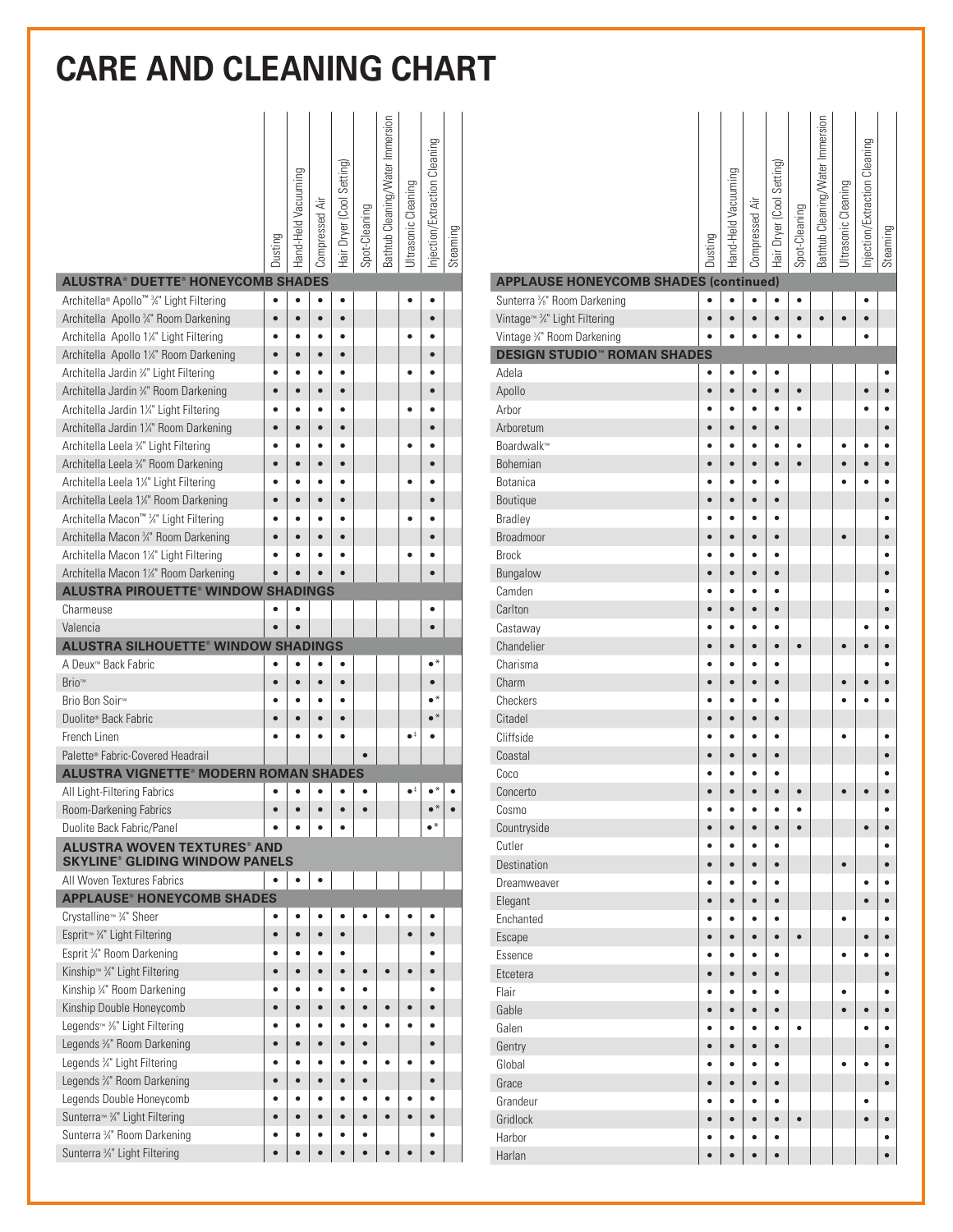| <b>DESIGN STUDIO<sup>®</sup> ROMAN SHADES (continued)</b> | Dusting                | Hand-Held Vacuuming | Compressed Air | Hair Dryer (Cool Setting) | Spot-Cleaning | Bathtub Cleaning/Water Immersion | Ultrasonic Cleaning | Injection/Extraction Cleaning | Steaming               |
|-----------------------------------------------------------|------------------------|---------------------|----------------|---------------------------|---------------|----------------------------------|---------------------|-------------------------------|------------------------|
|                                                           |                        | $\bullet$           | $\bullet$      |                           |               |                                  |                     |                               |                        |
| <b>Hatteras</b>                                           | $\bullet$<br>$\bullet$ | $\bullet$           | $\bullet$      | $\bullet$<br>$\bullet$    | $\bullet$     |                                  | $\bullet$           | $\bullet$                     | $\bullet$<br>$\bullet$ |
| Insignia<br>Jazz                                          | ė                      | é                   | ٠              |                           |               |                                  |                     |                               | ٠                      |
| Jelic                                                     |                        |                     | $\bullet$      | $\bullet$                 | $\bullet$     |                                  | $\bullet$           |                               | $\bullet$              |
| Kendall                                                   |                        |                     |                |                           |               |                                  |                     |                               |                        |
| Kinley                                                    | $\bullet$              | $\bullet$           | $\bullet$      | $\bullet$                 |               |                                  |                     |                               | $\bullet$              |
| Klein                                                     |                        |                     |                |                           | $\bullet$     |                                  |                     | ٠                             |                        |
| Kobel                                                     |                        |                     | ė              | ٠                         |               |                                  |                     |                               | $\bullet$              |
| Lenton                                                    |                        |                     |                |                           |               |                                  |                     |                               |                        |
| Loren                                                     | $\bullet$              | $\bullet$           | $\bullet$      | $\bullet$                 |               |                                  |                     |                               | $\bullet$              |
| Luster                                                    |                        | é                   |                |                           | ٠             |                                  |                     |                               |                        |
| Masquerade                                                | ė                      | $\bullet$           | $\bullet$      | $\bullet$                 |               |                                  | $\bullet$           |                               | $\bullet$              |
| Melo                                                      |                        | ¢                   | ٠              |                           |               |                                  |                     |                               |                        |
| Miles                                                     |                        | $\bullet$           | $\bullet$      | $\bullet$                 |               |                                  |                     |                               | $\bullet$              |
| Mirage                                                    |                        |                     |                |                           | ė             |                                  |                     |                               | $\bullet$              |
| Morelos                                                   | $\bullet$              | $\bullet$           | $\bullet$      | $\bullet$                 | $\bullet$     |                                  | $\bullet$           | $\bullet$                     | $\bullet$              |
| Murrey                                                    |                        |                     |                | ٠                         |               |                                  |                     |                               | $\bullet$              |
| Museum                                                    | $\bullet$              | $\bullet$           | $\bullet$      | $\bullet$                 |               |                                  | $\bullet$           | $\bullet$                     | $\bullet$              |
| Organica                                                  |                        |                     |                | ò                         |               |                                  |                     |                               | $\bullet$              |
| Pixie                                                     | $\bullet$              | $\bullet$           | $\bullet$      | $\bullet$                 |               |                                  | $\bullet$           |                               | $\bullet$              |
| Poise                                                     | ė                      | ٠                   | ٠              | ٠                         |               |                                  |                     |                               | $\bullet$              |
| Privilege                                                 | $\bullet$              | $\bullet$           | $\bullet$      | $\bullet$                 |               |                                  | ă                   | $\bullet$                     | $\bullet$              |
| Promenade                                                 | ė                      | ċ                   | ė              | ٠                         | ٠             |                                  |                     |                               | $\bullet$              |
| Proximity                                                 |                        | $\bullet$           | $\bullet$      | $\bullet$                 |               |                                  |                     |                               | $\bullet$              |
| Regatta                                                   |                        |                     |                |                           | $\bullet$     |                                  |                     |                               | $\bullet$              |
| Rendezvous                                                | ė                      | ò                   | $\bullet$      | ò                         |               |                                  | $\bullet$           |                               | $\bullet$              |
| Rittenhouse                                               |                        |                     |                |                           | $\bullet$     |                                  |                     |                               |                        |
| <b>Ritz</b>                                               |                        |                     |                |                           |               |                                  |                     |                               | $\bullet$              |
| Sashay                                                    |                        |                     |                |                           |               |                                  |                     |                               |                        |
| Savannah                                                  | $\bullet$              | $\bullet$           | $\bullet$      | $\bullet$                 |               |                                  |                     | $\bullet$                     |                        |
| Seaside                                                   | ٠                      | ٠                   | $\bullet$      | ٠                         |               |                                  | $\bullet$           |                               |                        |
| Shimmer                                                   | $\bullet$              | $\bullet$           | $\bullet$      | $\bullet$                 | $\bullet$     |                                  | $\bullet$           | $\bullet$                     | $\bullet$              |
| Shine                                                     | ė                      | $\bullet$           | $\bullet$      | $\bullet$                 | $\bullet$     |                                  |                     | ٠                             | $\bullet$              |
| Sierra                                                    | $\bullet$              | $\bullet$           | $\bullet$      | $\bullet$                 |               |                                  |                     |                               | $\bullet$              |
| Sonoma                                                    |                        | ٠                   | $\bullet$      | $\bullet$                 | $\bullet$     |                                  |                     | $\bullet$                     | $\bullet$              |
| Spirit                                                    | $\bullet$              | $\bullet$           | $\bullet$      | $\bullet$                 | $\bullet$     |                                  |                     | $\bullet$                     | $\bullet$              |
| Steeplechase                                              | ٠                      | ٠                   | $\bullet$      | $\bullet$                 | $\bullet$     |                                  |                     |                               | $\bullet$              |
| Summer                                                    | $\bullet$              | $\bullet$           | $\bullet$      | $\bullet$                 |               |                                  |                     |                               | $\bullet$              |
| Urban                                                     | é                      | $\bullet$           | $\bullet$      | $\bullet$                 | $\bullet$     |                                  |                     |                               | $\bullet$              |
| Vineyard                                                  | $\bullet$              | $\bullet$           | $\bullet$      | $\bullet$                 |               |                                  | $\bullet$           |                               | $\bullet$              |
| Weekends                                                  | $\bullet$              | $\bullet$           | $\bullet$      | $\bullet$                 | $\bullet$     |                                  |                     | $\bullet$                     | $\bullet$              |
| Wellington                                                | $\bullet$              | $\bullet$           | $\bullet$      | $\bullet$                 | $\bullet$     |                                  |                     | $\bullet$                     | $\bullet$              |
| Woodcrest                                                 | $\bullet$              | $\bullet$           | $\bullet$      | $\bullet$                 |               |                                  |                     |                               | $\bullet$              |
| Zephyr                                                    |                        | $\bullet$           | $\bullet$      | $\bullet$                 | $\bullet$     |                                  |                     |                               | $\bullet$              |
| Zipper                                                    | $\bullet$              |                     | $\bullet$      | $\bullet$                 |               |                                  |                     |                               | ٠                      |
| <b>DESIGNER BANDED SHADES</b>                             |                        |                     |                |                           |               |                                  |                     |                               |                        |
| All Designer Banded Fabrics                               | $\bullet$              |                     | ٠              | $\bullet$                 | $\bullet$     |                                  | $\bullet$           | $\bullet$                     |                        |

|                                                                           | Dusting        | Hand-Held Vacuuming | Ë<br>Compressed        | Hair Dryer (Cool Setting | Spot-Cleaning | Bathtub Cleaning/Water Immersion | JItrasonic Cleaning | Injection/Extraction Cleaning | Steaming |  |
|---------------------------------------------------------------------------|----------------|---------------------|------------------------|--------------------------|---------------|----------------------------------|---------------------|-------------------------------|----------|--|
| DESIGNER ROLLER AND DESIGNER SCREEN SHADES                                |                |                     |                        |                          |               |                                  |                     |                               |          |  |
| All Designer Roller Fabrics Except                                        |                |                     |                        |                          |               |                                  |                     |                               |          |  |
| - All The Rage                                                            | ė              | ò                   | ė                      |                          | $\bullet$     |                                  |                     |                               |          |  |
| — Allegro                                                                 |                | ٠                   | ٠                      | ٠                        | $\bullet$     |                                  |                     |                               |          |  |
| — Bella                                                                   |                |                     | ٠                      |                          |               |                                  |                     |                               |          |  |
| — Cary                                                                    |                |                     |                        |                          |               |                                  |                     |                               |          |  |
| - Contempo                                                                |                |                     |                        |                          |               |                                  |                     |                               |          |  |
| — Ella                                                                    |                |                     |                        |                          |               |                                  |                     |                               |          |  |
| $-$ Fiji                                                                  |                |                     |                        |                          |               |                                  |                     |                               |          |  |
| - Fiji Dimout<br>- Sheer Linen                                            |                |                     |                        |                          |               |                                  |                     |                               |          |  |
| Swinton                                                                   |                |                     |                        |                          |               |                                  |                     |                               |          |  |
| - Zabrina                                                                 |                |                     |                        |                          |               |                                  |                     |                               |          |  |
| All Designer Screen Fabrics                                               |                |                     |                        |                          |               |                                  |                     |                               |          |  |
| <b>DUETTE<sup>®</sup> HONEYCOMB SHADES</b>                                |                |                     |                        |                          |               |                                  |                     |                               |          |  |
| Architella® Alexa ¾" Light Filtering                                      |                | ٠                   |                        | ٠                        |               |                                  |                     | $\bullet^+$                   |          |  |
| Architella Alexa 3/4" Room Darkening                                      |                | ò                   | $\bullet$              | $\bullet$                |               |                                  |                     |                               |          |  |
| Architella Alexa 1¼" Light Filtering                                      |                |                     |                        | ٠                        |               |                                  |                     |                               |          |  |
| Architella Alexa 1¼" Room Darkening                                       |                | ò                   | $\bullet$              | $\bullet$                |               |                                  |                     | $\bullet$                     |          |  |
| Architella Alexa Metallic™<br>34" Light Filtering                         |                |                     |                        |                          |               |                                  |                     |                               |          |  |
| Architella Alexa Metallic<br>3/4" Room Darkening                          |                |                     |                        |                          |               |                                  |                     |                               |          |  |
| Architella Alexa Metallic<br>1¼" Light Filtering                          |                |                     |                        |                          |               |                                  |                     |                               |          |  |
| Architella Alexa Metallic<br>1¼" Room Darkening                           |                |                     |                        |                          |               |                                  |                     |                               |          |  |
| Architella Batiste ¾" Semi-Sheer                                          |                |                     |                        |                          |               |                                  |                     |                               |          |  |
| Architella Batiste 1¼" Semi-Sheer                                         |                |                     |                        |                          |               |                                  |                     |                               |          |  |
| Architella Batiste Bamboo<br>3/4" Light Filtering                         |                |                     |                        |                          |               |                                  |                     |                               |          |  |
| Architella Batiste Bamboo<br>3⁄4" Room Darkening                          |                |                     |                        |                          |               |                                  |                     | $\bullet^+$                   |          |  |
| Architella Batiste Bamboo<br>1¼" Light Filtering                          |                |                     | ٠                      | ٠                        |               |                                  | ٠                   | ٠                             |          |  |
| Architella Batiste Bamboo<br>1¼" Room Darkening                           |                |                     |                        |                          |               |                                  |                     |                               |          |  |
| Architella Calypso <sup>™ 3</sup> /4" Light Filtering                     |                |                     |                        |                          |               |                                  | ۰                   |                               |          |  |
| Architella Calypso 3/4" Room Darkening                                    |                |                     |                        |                          |               |                                  |                     | $\bullet$                     |          |  |
| Architella Calypso 1¼" Light Filtering                                    |                | ٠<br>ä              | ٠                      | ٠                        |               |                                  | ٠                   | $\bullet$                     |          |  |
| Architella Calypso 1¼" Room Darkening                                     |                |                     | $\bullet$<br>$\bullet$ | $\bullet$<br>$\bullet$   |               |                                  |                     | $\bullet$                     |          |  |
| Architella Classic 3/4" Light Filtering                                   |                |                     |                        |                          |               |                                  | ٠                   | $\bullet$                     |          |  |
| Architella Classic 34" Room Darkening                                     |                |                     | $\bullet$              | $\bullet$                |               |                                  |                     | $\bullet$<br>$\bullet^*$      |          |  |
| Architella Elan® ¾" Light Filtering                                       | $\bullet$      |                     | $\bullet$              | $\bullet$<br>$\bullet$   |               |                                  |                     | $\bullet^*$                   |          |  |
| Architella Elan 3/4" Room Darkening                                       |                |                     | ٠                      | $\bullet$                |               |                                  |                     | $\bullet^*$                   |          |  |
| Architella Elan 1¼" Light Filtering<br>Architella Elan 1¼" Room Darkening | ٠<br>$\bullet$ |                     | ė                      | $\bullet$                |               |                                  |                     | $\bullet^*$                   |          |  |
| Architella India Silk 34" Light Filtering                                 |                |                     | $\bullet$              | $\bullet$                |               |                                  | ٠                   | $\bullet$                     |          |  |
| Architella India Silk 3/4" Room Darkening                                 |                | ò                   | ė                      | $\bullet$                |               |                                  |                     | $\bullet$                     |          |  |
| Architella India Silk 1¼" Light Filtering                                 |                |                     |                        | ٠                        |               |                                  | ٠                   | ٠                             |          |  |
| Architella India Silk 1¼" Room Darkening                                  |                |                     | ė                      |                          |               |                                  |                     | $\bullet$                     |          |  |
| Architella Reception 34" Room Darkening                                   |                |                     |                        |                          |               |                                  |                     |                               |          |  |
|                                                                           |                |                     |                        |                          |               |                                  |                     |                               |          |  |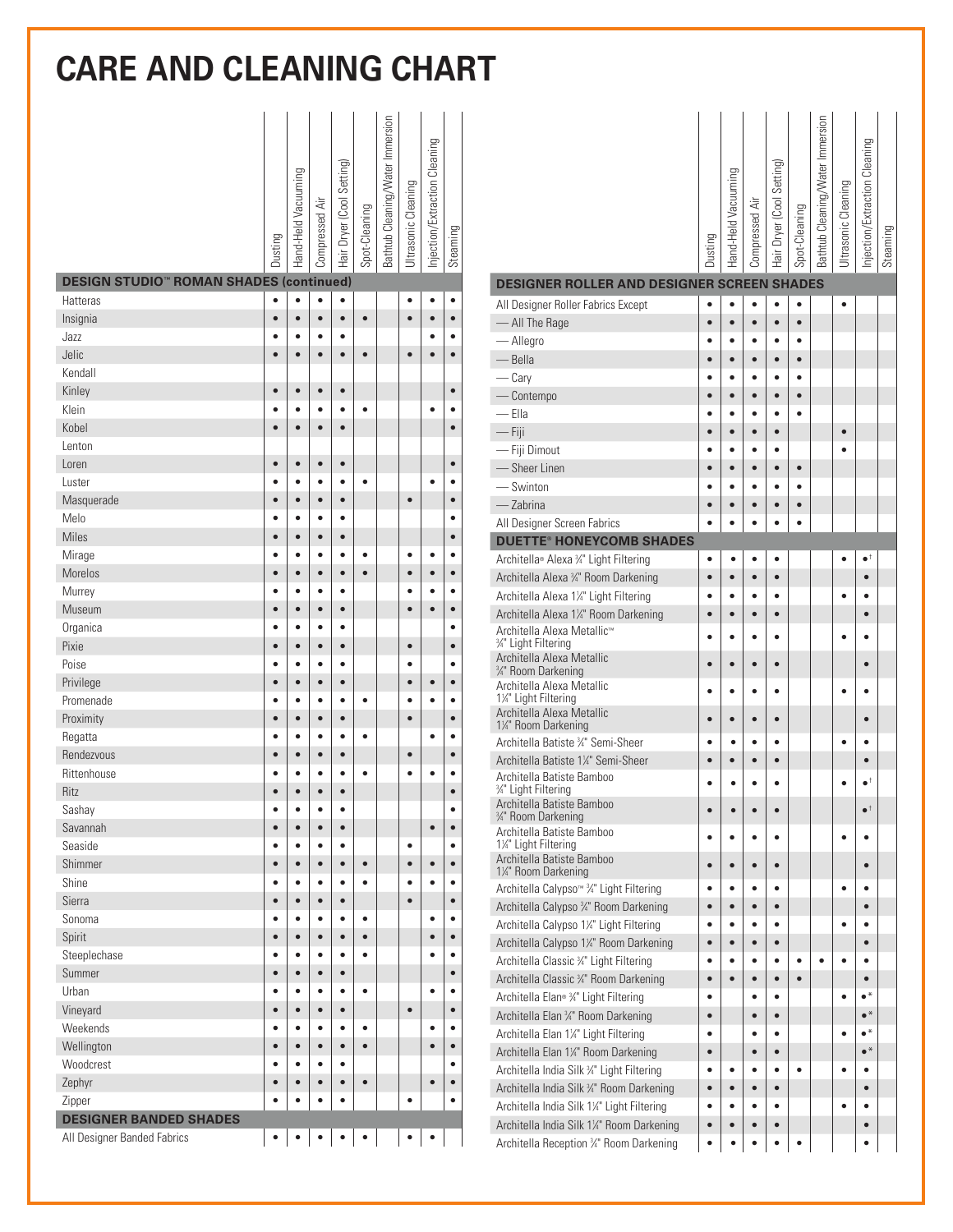|                                                                                 | Dusting   | Hand-Held Vacuuming | Compressed Air | Hair Dryer (Cool Setting) | Spot-Cleaning | Bathtub Cleaning/Water Immersion | Ultrasonic Cleaning  | Injection/Extraction Cleaning | Steaming |
|---------------------------------------------------------------------------------|-----------|---------------------|----------------|---------------------------|---------------|----------------------------------|----------------------|-------------------------------|----------|
| <b>DUETTE® HONEYCOMB SHADES (continued)</b>                                     |           |                     |                |                           |               |                                  |                      |                               |          |
| Architella Reception 3/4" Light Filtering                                       | $\bullet$ |                     |                | $\bullet$                 |               |                                  |                      |                               |          |
| Classic %" Light Filtering                                                      |           |                     | ٠              |                           |               |                                  |                      |                               |          |
| Classic 3/8" Room Darkening                                                     |           |                     | $\bullet$      |                           |               |                                  |                      |                               |          |
| Classic 3/4" Light Filtering                                                    |           |                     |                |                           |               | $\bullet$                        |                      |                               |          |
| Classic 34" Room Darkening                                                      | $\bullet$ | $\bullet$           | $\bullet$      | $\bullet$                 | $\bullet$     |                                  |                      | $\bullet$                     |          |
| Commercial 34" Light Filtering                                                  |           |                     | ٠              | ٠                         |               |                                  |                      | ٠                             |          |
| Commercial 3/4" Room Darkening                                                  | $\bullet$ | $\bullet$           | $\bullet$      | $\bullet$                 |               |                                  |                      | $\bullet$                     |          |
| Reception 3/4" Room Darkening                                                   |           |                     |                |                           | ė             |                                  |                      |                               |          |
| Reception 34" Light Filtering                                                   | ė         | ò                   | ė              | $\bullet$                 | $\bullet$     | $\bullet$                        | $\bullet$            | $\bullet$                     |          |
| Whisper <sup>™</sup> 3 <sup>4</sup> Sheer                                       |           |                     |                |                           |               |                                  |                      |                               |          |
| Whisper 11/4" Sheer                                                             |           |                     |                |                           | é             |                                  |                      |                               |          |
| <b>EVERWOOD® ALTERNATIVE WOOD BLINDS</b>                                        |           |                     |                |                           |               |                                  |                      |                               |          |
| All Products                                                                    |           |                     |                |                           |               |                                  |                      |                               |          |
| <b>HERITANCE<sup>®</sup> HARDWOOD SHUTTERS</b>                                  |           |                     |                |                           |               |                                  |                      |                               |          |
| All Styles                                                                      | ٠         |                     |                |                           |               |                                  |                      |                               |          |
| <b>LUMINETTE® PRIVACY SHEERS</b>                                                |           |                     |                |                           |               |                                  |                      |                               |          |
| <b>Privacy Sheers</b>                                                           |           |                     |                |                           |               |                                  |                      |                               |          |
| <b>MODERN PRECIOUS METALS® ALUMINUM</b>                                         |           |                     |                | <b>BLINDS</b>             |               |                                  |                      |                               |          |
| All Products                                                                    |           |                     |                |                           |               |                                  |                      |                               |          |
| <b>NANTUCKET™ WINDOW SHADINGS</b>                                               |           |                     |                |                           |               |                                  |                      |                               |          |
| A Deux™ Back Fabric                                                             | ٠         | $\bullet$           | $\bullet$      | ٠                         |               |                                  |                      | $\bullet^*$                   |          |
| Boardwalk™                                                                      | é         | $\bullet$           | $\bullet$      | $\bullet$                 |               |                                  |                      |                               |          |
| Brant Point™                                                                    |           |                     | $\bullet$      |                           |               |                                  |                      |                               |          |
| East Bay™                                                                       | $\bullet$ | $\bullet$           | $\bullet$      | $\bullet$                 |               |                                  |                      | $\bullet$                     |          |
| Front Street™                                                                   | ٠         | ٠                   | ٠              | $\bullet$                 |               |                                  | $\bullet^{\ddagger}$ |                               |          |
| Misty Harbor <sup>™</sup>                                                       | $\bullet$ | $\bullet$           | $\bullet$      | $\bullet$                 |               |                                  |                      | $\bullet^*$                   |          |
| Sankaty™                                                                        |           |                     | ٠              | ٠                         |               |                                  |                      |                               |          |
| Sunscreen Privacy Shadings                                                      |           |                     | $\bullet$      | $\bullet$                 |               |                                  | $\bullet^{\ddagger}$ |                               |          |
| Sun Porch™                                                                      | ٠         | $\bullet$           | $\bullet$      | $\bullet$                 |               |                                  |                      | ٠<br>$\bullet^*$              |          |
| Traditions™ Light Dimming                                                       | $\bullet$ | $\bullet$           | $\bullet$      | $\bullet$                 |               |                                  | $\bullet^\ddag$      |                               |          |
| <b>Traditions Translucent</b>                                                   | ٠         | ٠                   | $\bullet$      | $\bullet$                 |               |                                  | $\bullet^{\ddagger}$ | ٠<br>$\bullet$                |          |
| Watermark™                                                                      | $\bullet$ | $\bullet$           | $\bullet$      | $\bullet$                 |               |                                  |                      |                               |          |
| Palette® Fabric-Covered Headrail<br><b>NEWSTYLE<sup>®</sup> HYBRID SHUTTERS</b> |           |                     |                |                           |               |                                  |                      |                               |          |
| All Products                                                                    | ٠         | $\bullet$           | ٠              |                           |               |                                  |                      |                               |          |
| <b>PALM BEACH™ POLYSATIN™ SHUTTERS</b>                                          |           |                     |                |                           |               |                                  |                      |                               |          |
| <b>All Products</b>                                                             | $\bullet$ | $\bullet$           | $\bullet$      |                           |               |                                  |                      |                               |          |
| <b>PARKLAND<sup>®</sup> WOOD BLINDS</b>                                         |           |                     |                |                           |               |                                  |                      |                               |          |
| All Products                                                                    |           |                     |                |                           |               |                                  |                      |                               |          |
| <b>PARKLAND WOOD CORNICES</b>                                                   |           |                     |                |                           |               |                                  |                      |                               |          |
| All Products                                                                    | $\bullet$ | $\bullet$           |                |                           |               |                                  |                      |                               |          |
| <b>PIROUETTE® WINDOW SHADINGS</b>                                               |           |                     |                |                           |               |                                  |                      |                               |          |
| India Silk                                                                      | ٠         | $\bullet$           |                |                           |               |                                  |                      |                               |          |
| Linen                                                                           | $\bullet$ | $\bullet$           |                |                           |               |                                  | $\bullet$            | $\bullet$                     |          |
| Satin                                                                           | ٠         | $\bullet$           |                |                           |               |                                  |                      | ٠                             |          |
| <b>Satin Metallic</b>                                                           | $\bullet$ | $\bullet$           |                |                           |               |                                  |                      | $\bullet$                     |          |
| Shantung                                                                        | ٠         | ٠                   |                |                           |               |                                  |                      | ٠                             | ٠        |
| <b>Stria</b>                                                                    | $\bullet$ | $\bullet$           |                |                           |               |                                  | $\bullet$            | $\bullet$                     |          |
|                                                                                 |           |                     |                |                           |               |                                  |                      |                               |          |

| <b>PROVENANCE<sup>®</sup> WOVEN WOOD SHADES</b> | Dusting        | Hand-Held Vacuuming | Compressed Air | Hair Dryer (Cool Setting) | Spot-Cleaning | Bathtub Cleaning/Water Immersion | Ultrasonic Cleaning | Injection/Extraction Cleaning | Steaming |
|-------------------------------------------------|----------------|---------------------|----------------|---------------------------|---------------|----------------------------------|---------------------|-------------------------------|----------|
|                                                 |                |                     |                |                           |               |                                  |                     |                               |          |
| Auckland<br><b>Bamboo Forest</b>                | $\bullet$      | $\bullet$           | ٠              | $\bullet$                 |               |                                  |                     |                               |          |
| <b>Brisbane</b>                                 | $\bullet$<br>٠ | $\bullet$           | $\bullet$      | $\bullet$<br>$\bullet$    | $\bullet$     |                                  |                     |                               |          |
|                                                 | $\bullet$      | $\bullet$           | $\bullet$      | $\bullet$                 |               |                                  |                     |                               |          |
| Calliope<br>Cambria                             | ٠              |                     | $\bullet$      | $\bullet$                 |               |                                  |                     |                               |          |
| Charleston                                      | $\bullet$      | $\bullet$           | $\bullet$      | $\bullet$                 |               |                                  |                     |                               |          |
| Coastal                                         |                | ٠                   | $\bullet$      | $\bullet$                 | $\bullet$     |                                  |                     |                               |          |
| Glacé                                           |                | $\bullet$           | $\bullet$      | $\bullet$                 |               |                                  |                     |                               |          |
| Hacienda                                        |                |                     |                |                           |               |                                  |                     |                               |          |
| Jute Forest                                     | ٠              | $\bullet$           | $\bullet$      | $\bullet$                 |               |                                  |                     |                               |          |
| Kathay                                          |                |                     |                |                           | ٠             |                                  |                     |                               |          |
| Kiawah                                          |                | ٠                   | $\bullet$      | $\bullet$                 | $\bullet$     |                                  |                     |                               |          |
| Maldives                                        |                |                     |                |                           |               |                                  |                     |                               |          |
| Maritime                                        |                |                     | $\bullet$      | $\bullet$                 |               |                                  |                     |                               |          |
| Millhouse                                       |                |                     | ٠              | ٠                         |               |                                  |                     |                               |          |
| Mindanao                                        |                | $\bullet$           | $\bullet$      | $\bullet$                 | $\bullet$     |                                  |                     |                               |          |
| <b>Minerals</b>                                 |                | ٠                   | ٠              | $\bullet$                 |               |                                  |                     |                               |          |
| Montauk                                         |                | $\bullet$           | $\bullet$      | $\bullet$                 |               |                                  |                     |                               |          |
| Nantucket <sup>™</sup>                          |                | ٠                   | $\bullet$      | $\bullet$                 | $\bullet$     |                                  |                     |                               |          |
| Naples                                          | $\bullet$      | $\bullet$           | $\bullet$      | $\bullet$                 |               |                                  |                     |                               |          |
| Nottingham                                      | ٠              | ٠                   | $\bullet$      | $\bullet$                 |               |                                  |                     |                               |          |
| Palisade                                        | $\bullet$      | $\bullet$           | $\bullet$      | $\bullet$                 | $\bullet$     |                                  |                     |                               |          |
| <b>Rustica</b>                                  |                |                     |                | $\bullet$                 |               |                                  |                     |                               |          |
| Santa Rosa                                      | $\bullet$      | $\bullet$           | $\bullet$      | $\bullet$                 |               |                                  |                     |                               |          |
| Sarasota                                        | ٠              |                     | $\bullet$      | $\bullet$                 |               |                                  |                     |                               |          |
| Shoal Bay                                       | $\bullet$      | $\bullet$           | $\bullet$      | $\bullet$                 | $\bullet$     |                                  |                     |                               |          |
| Sierra                                          |                | ٠                   | ō              | $\bullet$                 |               |                                  |                     |                               |          |
| Sonoma                                          |                | $\bullet$           | $\bullet$      | $\bullet$                 |               |                                  |                     |                               |          |
| Tahiti                                          | $\bullet$      | $\bullet$           | $\bullet$      | $\bullet$                 |               |                                  |                     |                               |          |
| Tamarindo                                       | $\bullet$      | $\bullet$           | $\bullet$      | $\bullet$                 |               |                                  |                     |                               |          |
| Telluride                                       | ٠              | ٠                   | $\bullet$      | ٠                         |               |                                  |                     |                               |          |
| Thailand                                        | $\bullet$      | $\bullet$           | $\bullet$      | $\bullet$                 | $\bullet$     |                                  |                     |                               |          |
| Tularosa                                        |                |                     |                |                           |               |                                  |                     |                               |          |
| Veranda                                         | $\bullet$      | $\bullet$           | $\bullet$      | $\bullet$                 |               |                                  |                     |                               |          |
| West Palm                                       | ٠              |                     | $\bullet$      | $\bullet$                 |               |                                  |                     |                               |          |
| Flat Liner                                      | $\bullet$      | $\bullet$           | $\bullet$      | $\bullet$                 | $\bullet$     |                                  |                     | $\bullet$                     |          |
| <b>SILHOUETTE<sup>®</sup> WINDOW SHADINGS</b>   |                |                     |                |                           |               |                                  |                     |                               |          |
| All Fabrics Except                              | $\bullet$      | $\bullet$           | $\bullet$      | $\bullet$                 |               |                                  | $\bullet^\ddag$     | $\bullet$                     |          |
| - A Deux <sup>™</sup> /Duolite® Back Fabric     | $\bullet$      | $\bullet$           | $\bullet$      | $\bullet$                 |               |                                  |                     | $\bullet^*$                   |          |
| — Bon Soir <sup>™</sup>                         | $\bullet$      | $\bullet$           | $\bullet$      | $\bullet$                 |               |                                  |                     | $\bullet^*$                   |          |
| - ClearView <sup>™</sup> Originale™             | $\bullet$      | $\bullet$           | $\bullet$      | $\bullet$                 |               |                                  |                     | $\bullet$                     |          |
| - ClearView Tapestry™                           | $\bullet$      | $\bullet$           | $\bullet$      | $\bullet$                 |               |                                  |                     | $\bullet$                     |          |
| — India Silk                                    | $\bullet$      | $\bullet$           | $\bullet$      | $\bullet$                 |               |                                  |                     | $\bullet$                     |          |
| — Mystere <sup>™</sup>                          | $\bullet$      | $\bullet$           | $\bullet$      | $\bullet$                 |               |                                  |                     | $\bullet$                     |          |
| - The Matisse Collection®                       | $\bullet$      | $\bullet$           | $\bullet$      | $\bullet$                 |               |                                  |                     | $\bullet$                     |          |
| Palette® Fabric-Covered Headrail                |                |                     |                |                           | $\bullet$     |                                  |                     |                               |          |